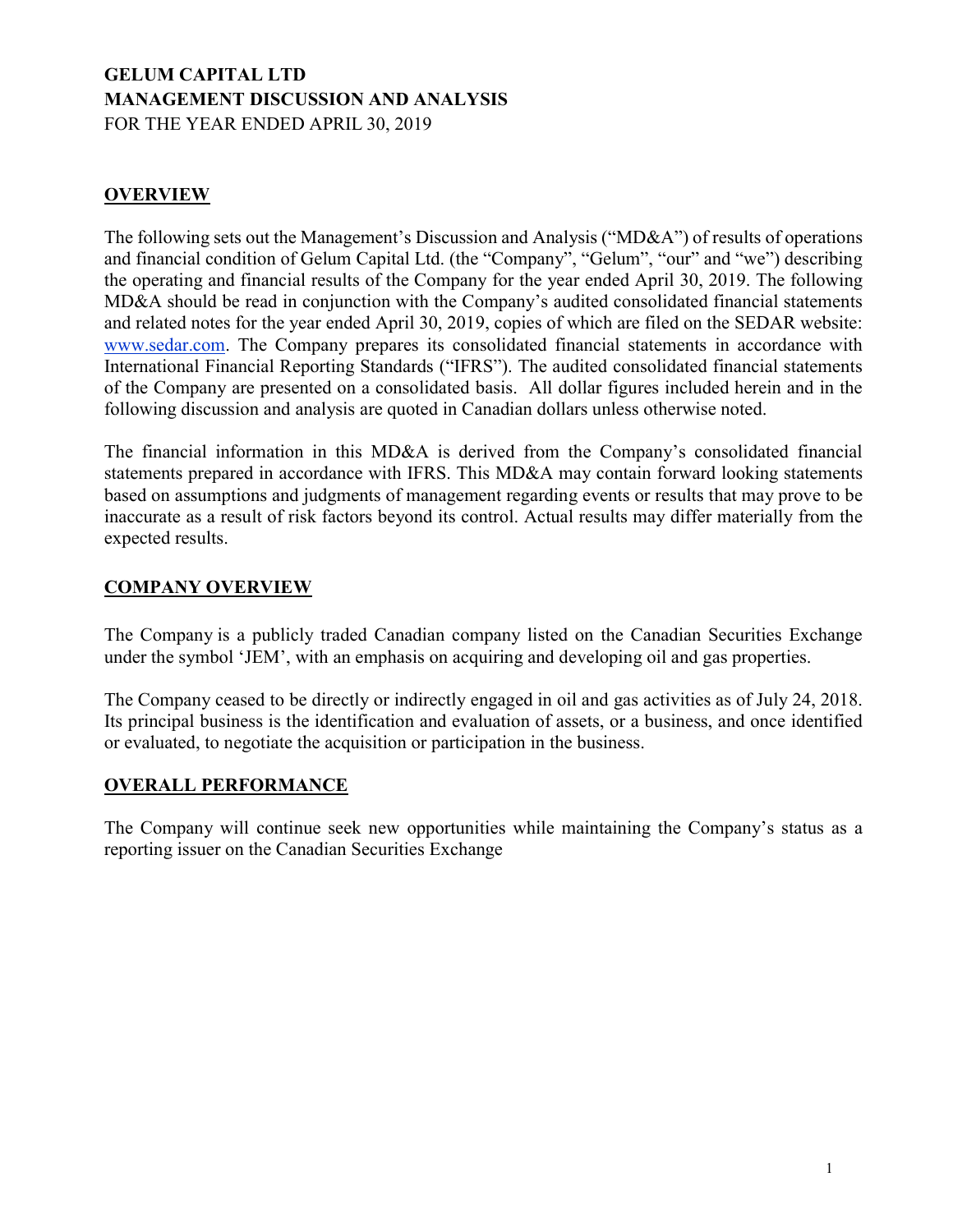# OPERATIONAL UPDATE

Under the terms of the Development Agreement signed on August 7, 2014, the Company paid \$4,644,326 (US\$4,153,378) to drill, complete and equip three development wells. In the initial phase of the project, 70% of gross proceeds flow to the Company in order to recover its investment. As at 30 April 2017, the Company had realized accumulated investment returns of \$2,717,566 (US\$2,139,390). During the year ended 30 April 2017, realized investment returns were \$485,601 (US\$371,483).

According to Central production reports, since the first well started producing oil in October, 2014 until October 26, 2016, gross cumulative production of the three wells drilled in the Catriel Oeste field reached 57,483 barrels of crude oil, generating net proceeds of \$2,717,566 which represents the 70% take that Jagercor received from the total sales of crude oil.

The Catriel Oeste concession expired on October 25, 2016. In January, Central advised Jagercor that Central continued to be involved in negotiations with the Rio Negro Province to extend the concession. Then Central advised Jagercor that the Province of Rio Negro rejected its offer, denying an extension of the concession agreement. Central has operated the Catriel Oeste oilfield until the end of February 2017. The Province transfered the asset (concession) to Provincial Hydrocarbons Company. As a result of Central's inability to obtain a concession extension, production rights over the 3 wells terminate.

The Development Agreement has been impacted (and effectively terminated) by Central's inability to obtain a concession extension.

# RESULTS OF OPERATIONS

The Company reported comprehensive income of \$1,493 for the year ended April 30, 2019 (2018 – comprehensive loss of \$385,741). Net income for the year ended April 30, 2019, was \$1,493 (2018 – net loss of \$688,900).

The Company's operating expenses for the year ended April 30, 2019, included the following:

- General & administrative of  $$90,704$  (2018  $$645,554$ )
- $\bullet$  Business development of \$2,069 (2018 \$26,434)
- Share-based payments of \$Nil (2018 \$70,430)
- Operating costs of  $Nil$  (2018 \$179,419)

General & administrative of \$90,704 (2018 - \$645,554) difference of \$554,850, along with operating costs of \$Nil (2018 - \$179,419) are less compared to the same period of the previous year mainly due to the Company divesting its shares of its subsidiary Jager Energia Agentina S.A. ("JEA"), which resulted in decreased operations.

Business development of \$2,069 (2018 - \$26,434) decreased compared to the same period of the previous year due to the costs reduction for marketing.

Share-based payments of \$Nil (2018-\$70,430) the Company granted 250,000 options to directors and officers during the year ended April 30, 2018.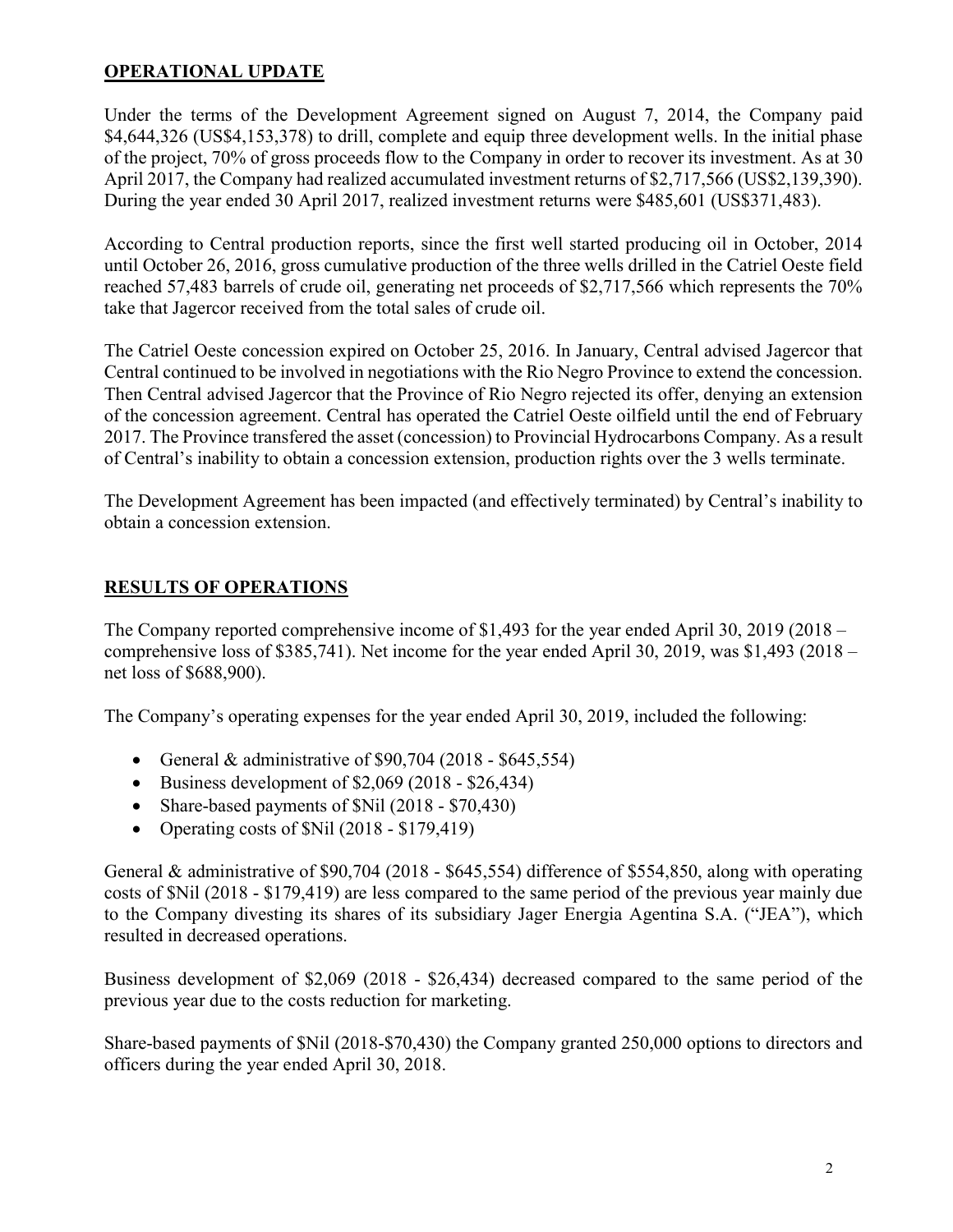# SUMMARY OF ANNUAL RESULTS

As required by Form51-102F1 the following is a summary of the Company's financial results for the three most recently completed financial years:

| <b>Year ended April 30</b>            | 2019      | 2018        | 2017          |
|---------------------------------------|-----------|-------------|---------------|
| Net income (loss)                     | \$1,493   | \$(688,900) | \$(3,391,809) |
| Earnings (loss) per share – basic and | \$0.000   | \$(0.146)   | \$(0.036)     |
| Total assets                          | \$87,481  | \$27,194    | \$500,412     |
| Short-term liabilities                | \$481,268 | \$455,945   | \$51,092      |
| Long-term liabilities                 | \$173,962 | \$137,505   | <b>SNil</b>   |
| Cash dividends declared per share     | \$Nil     | <b>SNil</b> | \$Nil         |

During the year ended April 30, 2017, the Company focused on managing its Catriel Oeste Project until the termination of the contract and actually actively sought new opportunities in Oil  $\&$  Gas sector, mainly in Argentina while maintaining the Company's status as a reporting issuer on the Canadian Securities Exchange.

During the year ended April 30, 2018, the Company focused on managing the sale of JEA. Due to the sale of JEA, the statement of loss and comprehensive loss reflects the consolidated operations of the Company and JEA for the year ended April 30, 2018. The Company recorded a gain on the disposal of subsidiary \$895,505 and a write-off of loan receivable \$675,109.

During the year ended April 30, 2019, the Company focused on seeking new opportunities and working towards maintaining the Company's status as a reporting issuer on the Canadian Securities Exchange. The statement of loss and comprehensive loss reflects the decrease in operations for the year ended April 30, 2019. The Company recorded a gain on the recovery of loan receivable \$126,004.

## SUMMARY OF QUARTERLY RESULTS

Following is a summary of the Company's financial results for the eight most recently completed quarters:

| For the quarter ended                              | Apr 30,<br>$2019 - Q4$<br>2019 | <b>Jan 31,</b><br>$2019 - Q3$<br>2019 | Oct 31,<br>$2018 - Q2$<br>2019 | <b>July 31,</b><br>$2018 - Q1$<br>2019 |
|----------------------------------------------------|--------------------------------|---------------------------------------|--------------------------------|----------------------------------------|
| Net income (loss)                                  | $(\$81,583)$                   | (\$11,480)                            | (\$17,507)                     | \$109,077                              |
| Earnings (loss) per share $-$ basic<br>and diluted | $(\$0.01)$                     | \$0.00                                | \$0.00                         | \$0.02                                 |
| For the quarter ended                              | Apr 30,<br>$2018 - Q4$<br>2018 | <b>Jan 31,</b><br>$2018 - Q3$<br>2018 | Oct 31,<br>$2017 - Q2$<br>2018 | <b>July 31,</b><br>$2017 - Q1$<br>2018 |
| Net income (loss)                                  | \$834,906                      | $(\$846,409)$                         | $(\$372,519)$                  | $(\$304,878)$                          |
| Earnings (loss) per share $-$ basic<br>and diluted | \$0.02                         | $(\$0.18)$                            | (\$0.08)                       | $(\$0.06)$                             |

The net loss in the quarters ended April 30, 2019, January 31, 2019 and October 31, 2018 was primarily due to decreased operations due to the sale of JEA in the year ending April 30, 2018. The net income in the quarter ended July 31, 2018 was primarily due to decreased operating costs associated with the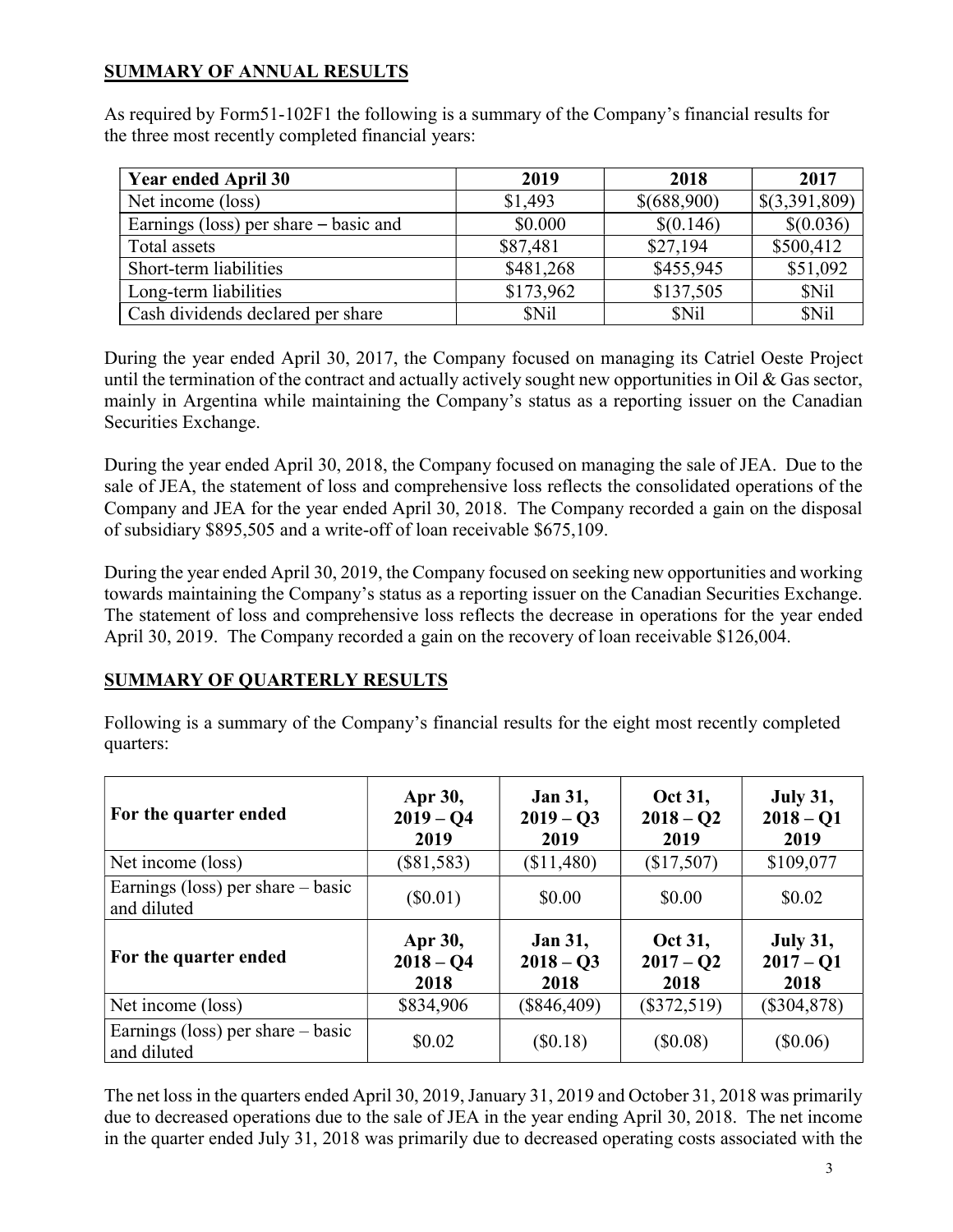sale of JEA and the receipt of previously expensed loan receivables of \$126,004. April 30, 2018 increased compared significantly with the quarter ended January 31, 2018 mainly to the gain on disposal of the subsidiary JEA. Also to negative exchange differences of \$303,159 for recognizing in this quarter the effects of devaluation in the Argentinean subsidiary when translating the foreign currency items (pesos transactions) to functional currency (US dollars) i.e. adjustment for JEA's investment loss. As well, the \$303,159 contemplate positive exchange differences in parent Company due to depreciation of the Canadian currency against US dollar. All other expenses did not show any significant change, except the above mention

The net loss in the quarter ended April 30, 2017 increased compared significantly with the quarter ended January 31, 2017 mainly to negative result with the Development Agreement Termination \$2,582,244. Also to negative exchange differences of \$64,559 for recognizing in this quarter the effects of devaluation in the Argentinean subsidiary when translating the foreign currency items (pesos transactions) to functional currency (US dollars) i.e. adjustment for JEA's investment loss. As well, the \$64,559 contemplate positive exchange differences in parent Company due to depreciation of the Canadian currency against US dollar. All other expenses did not show any significant change, except the above mention

# LIQUIDITY AND CAPITAL RESOURCES

As of April 30, 2019, the Company had net working capital deficit of \$393,787 (April 30, 2018 \$453,751) and cash and cash equivalents of \$84,174 (April 30, 2018 - \$1,438). The increase in cash and cash equivalents is explained by the receipt of previously expensed loan receivables of \$126,004, which also explains the increase in working capital. Management plans to continue analyzing different alternatives to finance the Company's new projects throughout the coming year, either with its own cash flow or private placements.

## **Share transactions:**

During the year ended April 30, 2019 the Company did not issue common shares

During the year ended April 30, 2018 the Company did not issue common shares

## Cash Flow Activities:

During the year ended April 30, 2019 and the date of this report, cash used in operating activities was \$68,268 compared to \$836 used during the year ended April 30, 2018.

Financing activities during the year ended April 30, 2019 consisted of a recovery of a loan that was previously expensed totaling \$151,004 (2018 - \$Nil).

## OUTSTANDING SHARES

## Outstanding Share Data

As at April 30, 2019 and the date of this report, there were 4,727,433 common shares.

As at April 30, 2019, there were 250,000 share options.

As at the date of this report, there were 250,000 share options.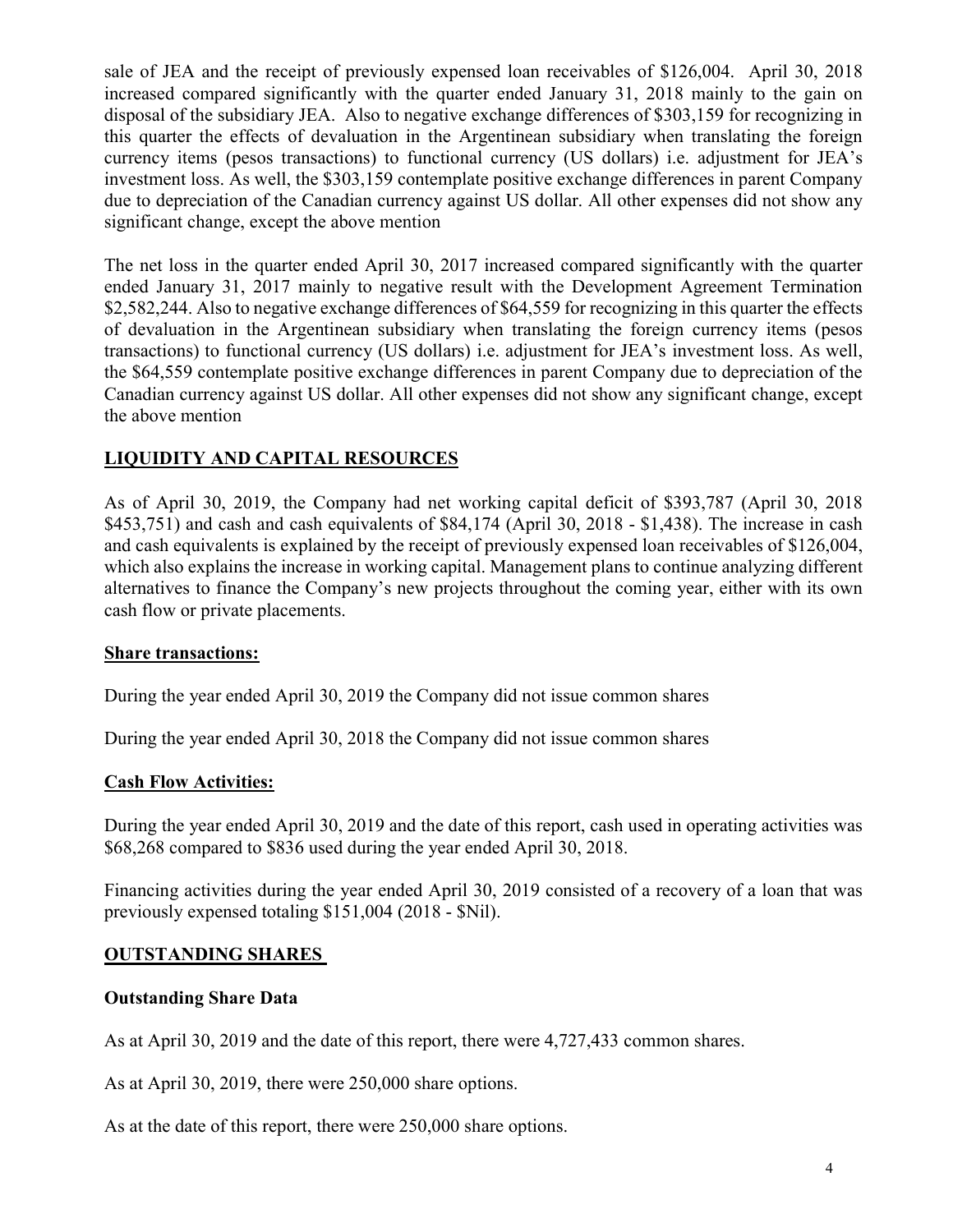|                        | Number of shares Share capital |             |
|------------------------|--------------------------------|-------------|
| Balance April 30, 2019 | 4,727,433                      | \$7,602,883 |

## OFF-BALANCE SHEET ARRANGEMENTS

The Company has no off-balance sheet arrangements as at April 30, 2019 or as of the date of this report.

## TRANSACTIONS WITH RELATED PARTIES

The amounts due to/from related parties are amounts due to the directors and officers. The balances are unsecured, non-interest bearing and have no specific terms for repayment. These transactions are in the normal course of operations and have been valued in these financial statements at the exchange amount, which is the amount of consideration established and agreed to by the related parties.

|                                    | <b>30 April 2019</b> 30 April 2018 |        |
|------------------------------------|------------------------------------|--------|
|                                    |                                    |        |
| CEO (shares to be issued)          | 29,200                             | 29,200 |
| Total amount (shares to be issued) | 29,200                             | 29,200 |

As at 30 April 2019, related parties include an incentive bonus payable to compensate the Chief Executive Officer payable in 36,500 common shares at a price of \$0.80 per share. Issuance pending since 2016.

On October 14, 2017, convertible notes were issued to two directors, Robert Kopple and Henk van Alphen.

On April 27, 2018, the Argentinian subsidiary was sold to a former director of the Company for \$25,000.

As at April 30, 2019, there was \$436,657 (2018 - \$417,466) due to related parties. The amounts due to related parties are non-interest bearing, unsecured and due on demand.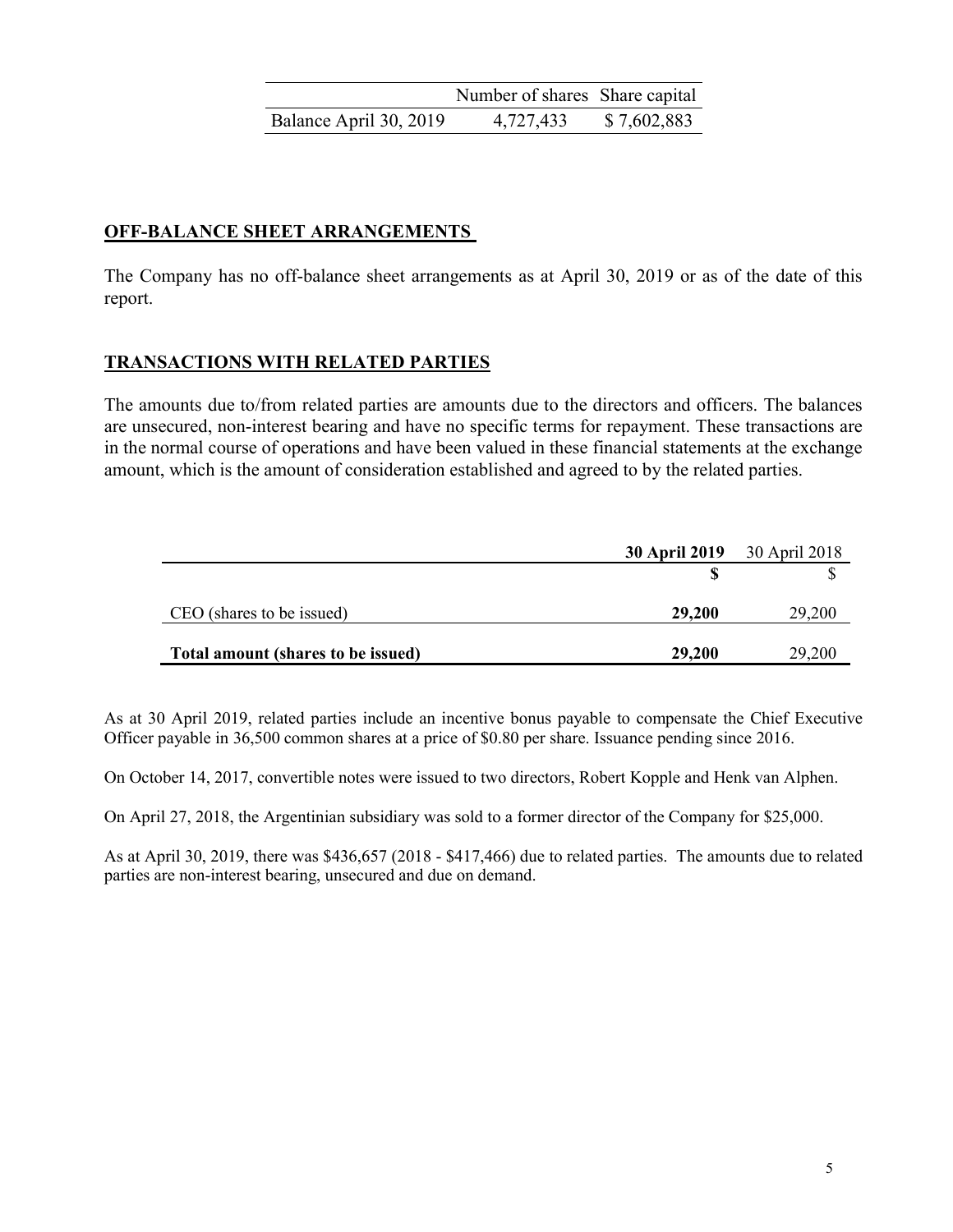During the year ended April 30, 2019 and 2018, the Company entered into the following transactions with related parties:

|                                               | <b>Year ended 30 April</b> |        |
|-----------------------------------------------|----------------------------|--------|
|                                               | 2019                       | 2018   |
|                                               | \$                         |        |
| Share-based payments                          |                            | 70,430 |
| Accounting services (Chief Financial Officer) | 14,500                     |        |
| Total key management personnel compensation   | 14,500                     | 70,430 |

## CRITICAL ACCOUNTING ESTIMATES

The Company makes estimates and assumptions about the future that affect the reported amounts of assets and liabilities. Estimates and judgments are continually evaluated based on historical experience and other factors, including expectations of future events that are believed to be reasonable under the circumstances.

In the future, actual experience may differ from these estimates and assumptions. The effect of a change in an accounting estimate is recognized prospectively by including it in comprehensive income in the year of the change, if the change affects that year only, or in the year of the change and future years, if the change affects both.

Information about critical judgments in applying accounting policies that have the most significant risk of causing material adjustment to the carrying amounts of assets and liabilities recognized in the financial statements within the next financial year are discussed below:

### i) Exploration and Evaluation Expenditures

The application of the Company's accounting policy for exploration and evaluation expenditures requires judgment in determining whether it is likely that future economic benefits will flow to the Company, which may be based on assumptions about future events or circumstances. Estimates and assumptions made may change if new information becomes available. If, after expenditure is capitalized, information becomes available suggesting that the recovery of expenditure is unlikely, the amount capitalized is written off in the profit or loss in the year the new information becomes available.

### ii) Title to Oil and Gas Property Interests

Although the Company has taken steps to verify title to oil and gas properties in which it has a Project, these procedures do not guarantee the Partner's title. Such properties may be subject to prior agreements or transfers and title may be affected by undetected defects.

### iii) Income Taxes

The Company has not recognized a deferred tax asset, as management believes it is not probable that taxable profit will be available against which deductible temporary differences can be utilized.

### iv) Share-based Payment Transactions

The Company measures the cost of equity-settled transactions with employees by reference to the fair value of the equity instruments at the date at which they are granted. Estimating fair value for share-based payment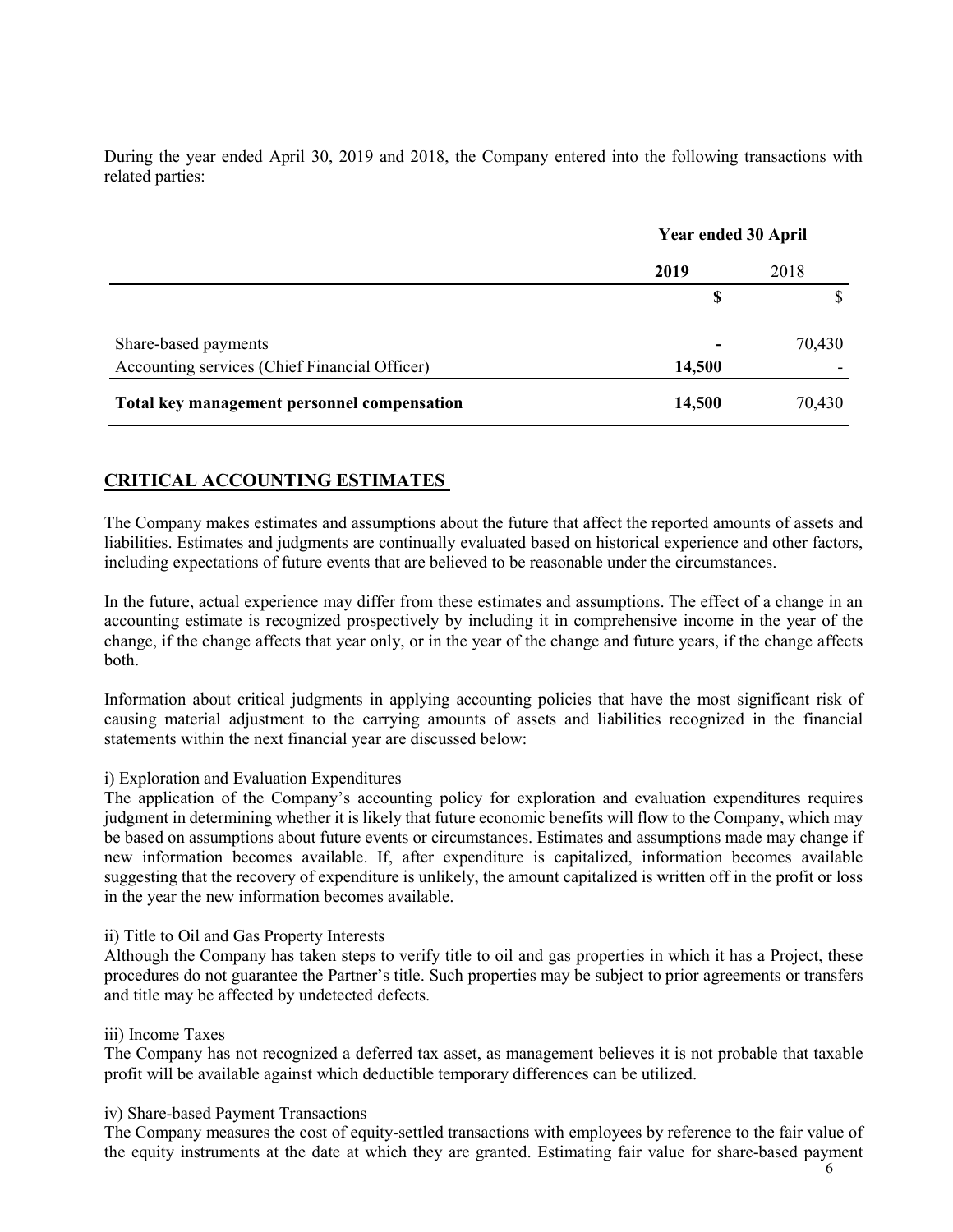transactions requires determining the most appropriate valuation model, which is dependent on the terms and conditions of the grant. This estimate also requires determining the most appropriate inputs to the valuation model including the expected life of the stock option, volatility and dividend yield and making assumptions about them.

### v) Foreign currencies

The functional currency of each of the Company's entities is measured using the currency of the primary economic environment in which that entity operates. The Company determined that its functional currency is the Canadian dollar for its parent, and it is the US dollar for its Argentinean subsidiary commencing October 2014, prior to which it was the Canadian dollar. The functional currency of the Company's Argentinean subsidiary was changed to US dollars as a result the Company's investment made and returns received during the year being denominated in US dollars.

Foreign currency transactions are translated into functional currency using the exchange rates prevailing at the date of the transaction. Foreign currency monetary items are translated at the period-end exchange rate. Nonmonetary items measured at historical cost continue to be carried at the exchange rate at the date of the transaction. Non-monetary items measured at fair value are reported at the exchange rate at the date when fair values were determined.

The financial results and position of foreign operations whose functional currency is different from the reporting currency are translated as follows:

- i) assets and liabilities are translated at period-end exchange rates prevailing at that reporting date; and
- ii) income and expenses are translated at average exchange rates for the period.

Exchange gains and losses arising on translation are recognized in accumulated other comprehensive loss.

For a detailed summary of the Company's significant accounting policies, the readers are directed to Note 3 of audited consolidated financial statements for the year ended April 30, 2019 that are available on SEDAR at www.sedar.com.

## RISKS AND UNCERTAINTIES

The Company believes that the following risks and uncertainties may materially affect its success.

### Limited Operating History

The Company has no history of business or exploitation operations, revenue generation or production history. The Company was incorporated on June 8, 1987 and has not yet generated a significant profit from its activities. The Company is subject to all of the business risks and uncertainties associated with any new business enterprise, including the risk that it will not achieve its growth objective. The Company anticipates that it may take several years to achieve positive free cash flow.

### Exploration, Development and Operating Risks

The exploration for and development of oil and gas properties involve significant risks, which even a combination of careful evaluation, experience and knowledge may not eliminate. Few properties that are explored are ultimately developed into producing oil and gas. There can be no guarantee that the estimates of quantities and qualities of production disclosed will be economically recoverable. With all operations there is uncertainty and, therefore, risk associated with operating parameters and costs resulting from the scaling up of extraction methods tested in pilot conditions. Oil and Gas exploration is speculative in nature and there can be no assurance that any hydrocarbon discovered would result in an increase in the Company's resource base.

The Company's operations are subject to all of the hazards and risks normally encountered in the exploration, development and production of oil and gas. These include unusual and unexpected geological formations, rock falls, seismic activity; flooding and other conditions involved in the production of the hydrocarbon, any of which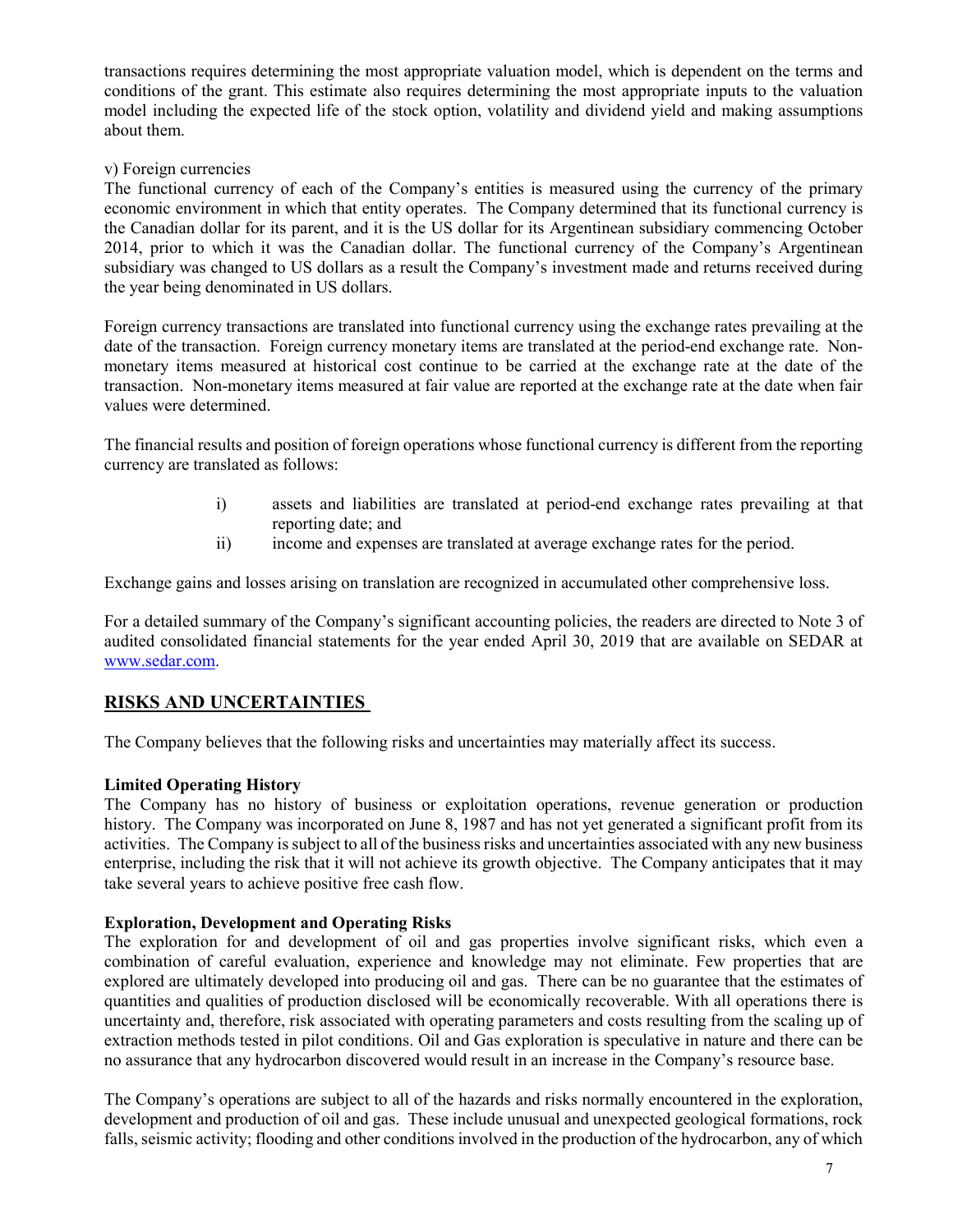could result in damage to, or destruction of, other producing facilities, damage to life or property, environmental damage and possible legal liability. Although precautions to minimize risk will be taken, operations are subject to hazards that may result in environmental pollution and consequent liability that could have a material adverse impact on the business, operations and financial performance of the Company.

### Fluctuating Commodity Prices

The economics of hydrocarbon exploitation is affected by many factors beyond the Company's control, including commodity prices, the cost of operations, variations in the grade and production and fluctuations in the market price of the commodities. Depending on the price of the commodities, it may be determined that it is impractical to continue the exploitation operation. Oil and Gas prices are prone to fluctuations and the marketability is affected by government regulation relating to price, royalties, allowable production and the importing and exporting of the commodities, the effect of which cannot be accurately predicted. There is no assurance that a profitable market will exist for the sale of any hydrocarbon found on the Property.

## Credit risk

Credit risk is the risk of an unexpected loss if a customer or counterparty to a financial instrument fails to meet its contractual obligations and arises primarily from the Company's cash and cash equivalents. The Company manages its credit risk relating to cash and cash equivalents by dealing with only with highly-rated financial institutions. As a result, credit risk is considered insignificant.

## Currency Risk

Currency risk is the risk to the Company's earnings that arises from fluctuations of foreign exchange rates and the degree of volatility of these rates.

The Company may have available funds in Argentina. Thus, the Company's ability to repatriate funds from Argentina is governed by the Argentine Republic Central Bank (BCRA), which imposes a number of monetary and currency exchange control measures that may include tight restrictions to access foreign currency to transfer funds abroad.

### Substantial Capital Requirements and Liquidity

Substantial additional funds for the establishment of the Company's current and planned gas and oil operations will be required. No assurances can be given that the Company will be able to raise the additional funding that may be required for such activities, should such funding not be fully generated from operations. Commodity prices, environmental rehabilitation or restitution, revenues, taxes, transportation costs, capital expenditures, operating expenses and geological results are all factors which will have an impact on the amount of additional capital that may be required. To meet such funding requirements, the Company may be required to undertake additional equity financing, which would be dilutive to shareholders. Debt financing, if available, may also involve restrictions on financing and operating activities. There is no assurance that additional financing will be available on terms acceptable to the Company or at all. If the Company is unable to obtain additional financing as needed, it may be required to reduce the scope of its operations or anticipated expansion, and pursue only those development plans that can be funded through cash flows generated from its existing operations.

The Company manages liquidity risk by maintaining an adequate level of cash and cash equivalents to meet its ongoing obligations. The Company continuously reviews its actual expenditures and forecast cash flows and matches the maturity dates of its cash and cash equivalents to capital and operating needs. The Company has been successful in raising equity financing in the past; however, there is no assurance that it will be able to do so in the future.

## Regulatory Requirements

The current or future operations of the Company require permits from various governmental authorities, and such operations are and will be governed by laws and regulations governing exploration, development, production, taxes, labor standards, occupational health, waste disposal, toxic substances, land use, environmental protection, site safety and other matters. Companies engaged in the exploration and development of hydrocarbon properties generally experience increased costs and delays in development and other schedules as a result of the need to comply with applicable laws, regulations and permits. There can be no assurance that all permits which the Company may require for the facilities and conduct of exploration and development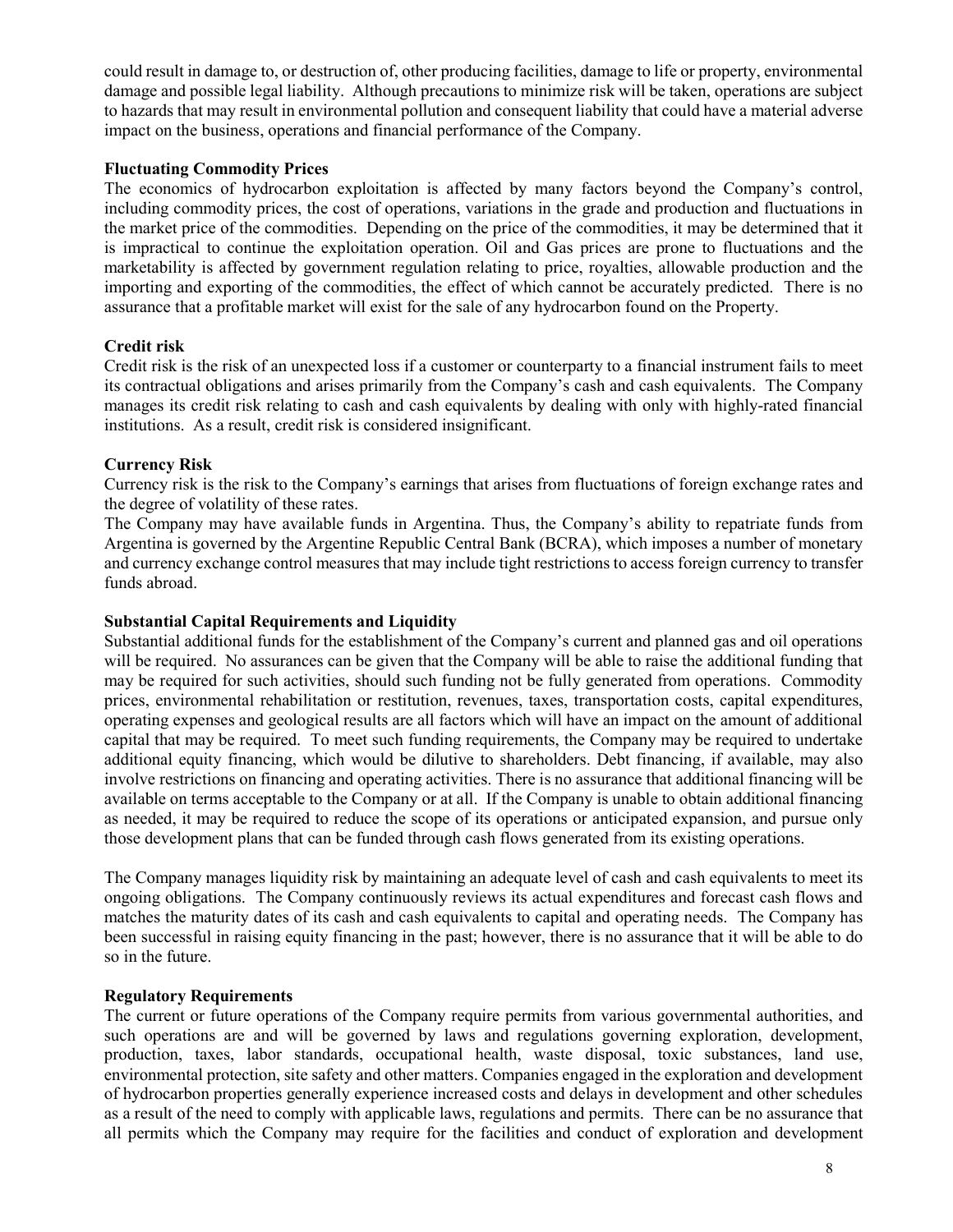operations will be obtainable on reasonable terms or that such laws and regulation would not have an adverse effect on any exploration and development project which the Company might undertake.

Failure to comply with applicable laws, regulations and permitting requirements may result in enforcement actions, including orders issued by regulatory or judicial authorities causing operations to cease or be curtailed, and may include corrective measures requiring capital expenditures, installation of additional equipment or remedial actions. Parties engaged in exploration and development operations may be required to compensate those suffering loss or damage by reason of the exploration and development activities and may have civil or criminal fines or penalties imposed upon them for violation of applicable laws or regulations. Amendments to current laws, regulation and permits governing operations and activities of mineral companies, or more stringent implementation thereof, could have a material adverse impact on the Company and cause increases in capital expenditures or exploration and development costs or require abandonment or delays in the development of new properties.

#### Financing Risks and Dilution to Shareholders

The Company will have limited financial resources. If the Company's exploration program on its properties is successful, additional funds will be required for the purposes of further exploration and development. There can be no assurance that the Company will be able to obtain adequate financing in the future or that such financing will be available on favorable terms or at all. It is likely such additional capital will be raised through the issuance of additional equity, which will result in dilution to the Company's shareholders.

#### Title to Properties

Acquisition of title to hydrocarbon properties is a very detailed and time-consuming process. Title to, and the area of, properties may be disputed. The Company cannot give an assurance that title to the Property will not be challenged or impugned. Properties sometimes contain claims or transfer histories that examiners cannot verify. A successful claim that the Company, as the case may be, does not have title to the properties could cause the Company to lose any rights to explore, develop and produce any gas or oil on that property, without compensation for its prior expenditures relating to such property.

#### Requirement for Permits and Licenses

As the Company potentially involves in exploration or development of oil & gas, it and may need to acquire permits or licenses necessary to carry on proposed exploration or development activities on the properties. A substantial number of permits and licenses may be required should the Company proceed beyond exploration; such licenses and permits may be difficult to obtain and may be subject to changes in regulations and in various operational circumstances. It is uncertain whether the Company will be able to obtain all such licenses and permits.

### Competition

There is competition within the oil and gas industry for the discovery and acquisition of properties considered to have commercial potential. The Company will compete with other companies, many of which have greater financial, technical and other resources than the Company, for, among other things, the acquisition of claims, leases and other interests as well as for the recruitment and retention of qualified employees and other personnel.

#### Reliance on Management and Dependence on Key Personnel

The success of the Company will be largely dependent upon on the performance of the directors and officers and the ability to attract and retain key personnel. The loss of the services of these persons may have a material adverse effect on the Company's business and prospects. The Company will compete with numerous other companies for the recruitment and retention of qualified employees and contractors. There is no assurance that the Company can maintain the service of its directors and officers or other qualified personnel required to operate its business. Failure to do so could have a material adverse effect on the Company and its prospects.

#### Environmental Risks

The Company's exploration and appraisal programs will, in general, be subject to approval by regulatory bodies. Additionally, all phases of the oil and gas exploitation business present environmental risks and hazards and are subject to environmental regulation pursuant to a variety of international conventions and federal, provincial and municipal laws and regulations. Environmental legislation provides for, among other things, restrictions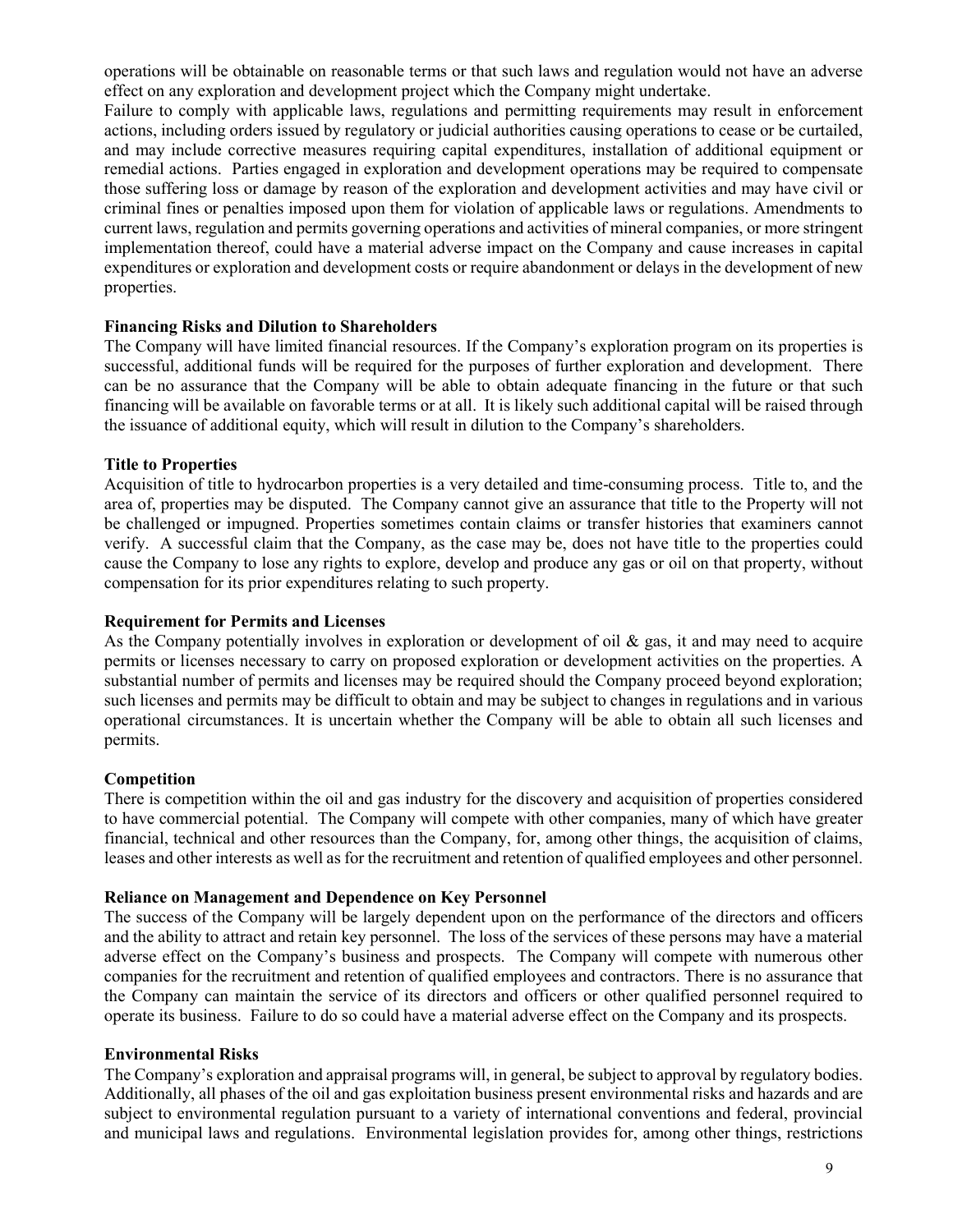and prohibitions on spills, releases or emissions of various substances produced in association with operations. The legislation also requires that wells and facility sites be operated, maintained, abandoned and reclaimed to the satisfaction of applicable regulatory authorities. Compliance with such legislation can require significant expenditures and a breach may result in the imposition of fines and penalties, some of which may be material. Environmental legislation is evolving in a manner expected to result in stricter standards and enforcement, larger fines and liability and potentially increased capital expenditures and operating costs.

### Local Resident Concerns

Apart from ordinary environmental issues, work on, or the development of the properties could be subject to resistance from local residents that could either prevent or delay exploration and development of the properties.

## Uninsurable Risks

Exploration, development and production operations on hydrocarbon properties involve numerous risks, including unexpected or unusual geological operating conditions, rock bursts, cave-ins, fires, floods, earthquakes and other environmental occurrences. It is not always possible to obtain insurance against all such risks and the Company may decide not to insure against certain risks as a result of high premiums or other reasons. Should such liabilities arise, they could have an adverse impact on the Company's results of operations and financial condition and could cause a decline in the value of the Company shares. The Company does not intend to maintain insurance against environmental risks.

## Litigation

The Company and/or its directors may be subject to a variety of civil or other legal proceedings, with or without merit.

## FORWARD-LOOKING STATEMENTS

This MD&A contains forward-looking statements. Forward-looking statements are projections of events, revenues, income, future economic performance or management's plans and objectives for future operations. In some cases, you can identify forward-looking statements by the use of terminology such as "may", "should", "expects", "plans", "anticipates", "believes", "estimates", "predicts", "potential" or "continue" or the negative of these terms or other comparable terminology. Examples of forward-looking statements made in this MD&A include statements about the Company's business plans; the costs and timing of its developments; its future investments and allocation of capital resources; success of exploration activities; requirements for additional capital; government regulation of mining operations. These statements are only predictions and involve known and unknown risks, uncertainties and other factors, including: general economic and business conditions, fluctuations in worldwide prices and demand for minerals; our lack of operating history; the actual results of current exploration activities; conclusions or economic evaluations; changes in project parameters as plans continue to be refined; possible variations in grade and or recovery rates; failure of plant, equipment or processes to operate as anticipated; accidents, labor disputes or other risks of the oil  $\&$  gas industry; delays in obtaining government approvals or financing or incompletion of development or construction activities, any of which may cause our or our industry's actual results, levels of activity, performance or achievements to be materially different from any future results, levels of activity, performance or achievements expressed or implied by these forward-looking statements.

The Company has no working interest in any Property and does not claim to report any reserves, resources other than reserves or measurements thereof. Jagercor´s interest was limited to a funding agreement in the form of the Agreement entered into with Central.

Any references in this MD&A to test rates, flow rates, initial and/or final raw test or production rates, early production, test volumes behind pipe and/or "flush" production rates are useful in confirming the presence of hydrocarbon, however, such rates are not necessarily indicative of long-term performance or of ultimate recovery. Readers are cautioned not to place reliance on such rates in calculating the aggregate production for Jagercor or its partners.

All calculations converting natural gas to barrels of oil equivalent ("boe") have been made using a conversion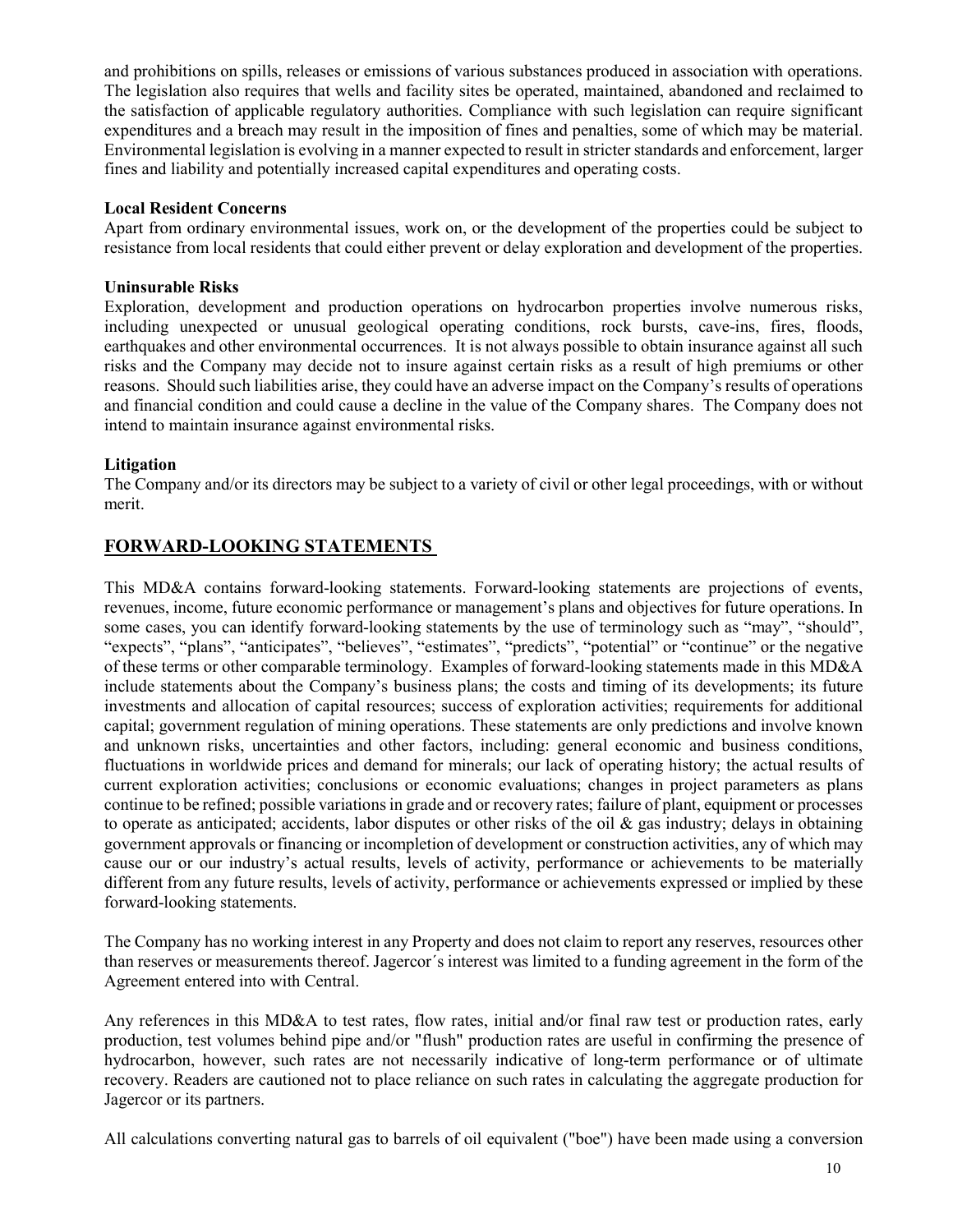ratio of six thousand cubic feet (six "Mcf") of natural gas to one barrel of oil, unless otherwise stated. The use of boe may be misleading, particularly if used in isolation, as the conversion ratio of six Mcf of natural gas to one barrel of oil is based on an energy equivalency conversion method primarily applicable at the burner tip and does not represent a value equivalency at the wellhead.

While these forward-looking statements and any assumptions upon which they are based are made in good faith and reflect our current judgment regarding the direction of the Company's business, actual results will almost always vary, sometimes materially, from any estimates, predictions, projections, assumptions or other future performance suggested herein. Except as required by applicable law, including the securities laws of the Canada, the Company does not intend to update any of the forward-looking statements to conform these statements to actual results.

## MANAGEMENT'S REPORT ON INTERNAL CONTROLS OVER FINANCIAL REPORTING

In connection with Exemption Orders issued in November 2007 by each of the securities commissions across Canada, the Chief Executive Officer ("CEO") and Chief Financial Officer ("CFO") of the Company will file a Venture Issuer Basic Certificate with respect to the financial information contained in the unaudited interim financial statements and the audited annual financial statements and respective accompanying MD&A.

In contrast to the certificate under National Instrument ("NI") 52-109 (Certification of Disclosure in Issuer's Annual and Interim Filings), the Venture Issuer Basic Certification includes a 'Note to Reader' stating that the CEO and CFO do not make any representations relating to the establishment and maintenance of disclosure controls and procedures and internal control over financing reporting, as defined in NI 52-109.

## RECENT ACCOUNTING PRONOUNCEMENTS

The Company has adopted IFRS 9 for financial instruments as at May 1, 2018, in accordance with its transitional provisions and described below. The adoption of IFRS 9 has not resulted to adjustments in previously reported figures and no change to the opening deficit balance as at May 1, 2018.

## IFRS 9

IFRS 9 addresses the classification, measurement and recognition of financial assets and financial liabilities and supersedes the guidance relating to the classification and measurement of financial instruments in IAS 39, Financial Instruments: Recognition and Measurement (IAS 39).

Under IFRS 9, on initial recognition, a financial asset or liability is classified and measured at either: amortized cost; fair value through other comprehensive income ("FVTOCI"); or fair value through profit or loss ("FVTPL"). The classification of financial assets under IFRS 9 is generally based on how an entity manages its financial instruments in the context of its business model and the contractual cash flow characteristics of the financial assets.

A financial asset is measured at amortized cost if it meets both of the following conditions and is not designated at FVTPL:

- It is held within a business model whose objective is to hold assets to collect contractual cash flows; and
- Its contractual terms give rise on specified dates to cash flows that are solely payments of principal and interest on the principal amount outstanding.

For assets measured at fair value, gains and losses will either be recorded in profit or loss or other comprehensive income. For investments in equity instruments that are not held for trading, there is an irrevocable option for each equity instrument to present fair value changes in other comprehensive income (FVTOCI).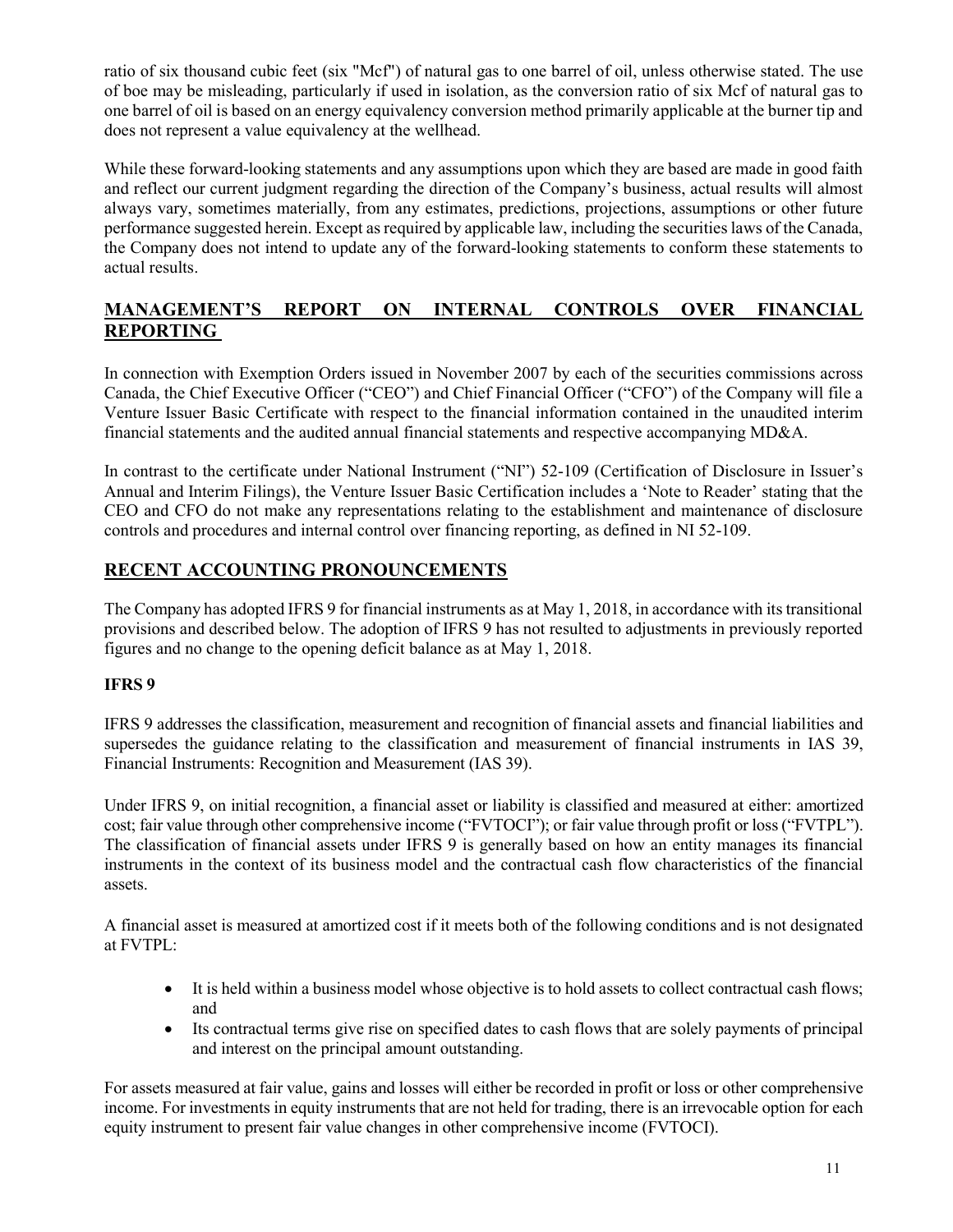For financial liabilities, the standard retains most of the IAS 39 requirements. The main change is that, in cases where the fair value option is taken for financial liabilities, the part of a fair value change relating to an entity's own credit risk is recorded in other comprehensive income rather than the statement of income or loss, unless this creates an accounting mismatch.

### Classification and Measurement Changes

The Company has assessed the classification and measurement of its financial assets and financial liabilities under IFRS 9 and has summarized the original measurement categories under IAS 39 and the new measurement categories under IFRS 9 in the following table:

|                               | <b>Measurement Category</b> |                |  |
|-------------------------------|-----------------------------|----------------|--|
|                               | Original (IAS 39)           | New (IFRS 9)   |  |
| <b>Financial Assets:</b>      |                             |                |  |
| Cash and cash equivalents     | Amortized cost              | Amortized cost |  |
| Amounts receivables           | Amortized cost              | Amortized cost |  |
| <b>Financial Liabilities:</b> |                             |                |  |
| Trade and other payables      | Amortized cost              | Amortized cost |  |
| Due to Related Parties        | Amortized cost              | Amortized cost |  |
| Convertible Note              | Amortized cost              | Amortized cost |  |

There has been no change in the measurement categories, carrying values or to previously reported figures of the Company's financial instruments. The adoption of the IFRS 9 did not have a significant impact on the financial statements.

## New accounting standards

The Company adopted the following accounting standards that are effective for accounting periods beginning on or after January 1, 2019:

### IFRS 16 - Leases

IFRS 16, Leases ("IFRS 16") was issued by the IASB on January 13, 2016, and replaced IAS 17, Leases. IFRS 16 eliminates the current dual accounting model for lessees, which distinguishes between on-balance sheet finance leases and off-balance sheet operating leases. Instead, IFRS 16 requires a single, on-balance sheet accounting model that is similar to current finance lease accounting. Leases become an on-balance sheet liability that attract interest, together with a new asset.

The Company does not have any leases and accordingly, there was no impact to the Company's financial statements as a result of adopting this new standard.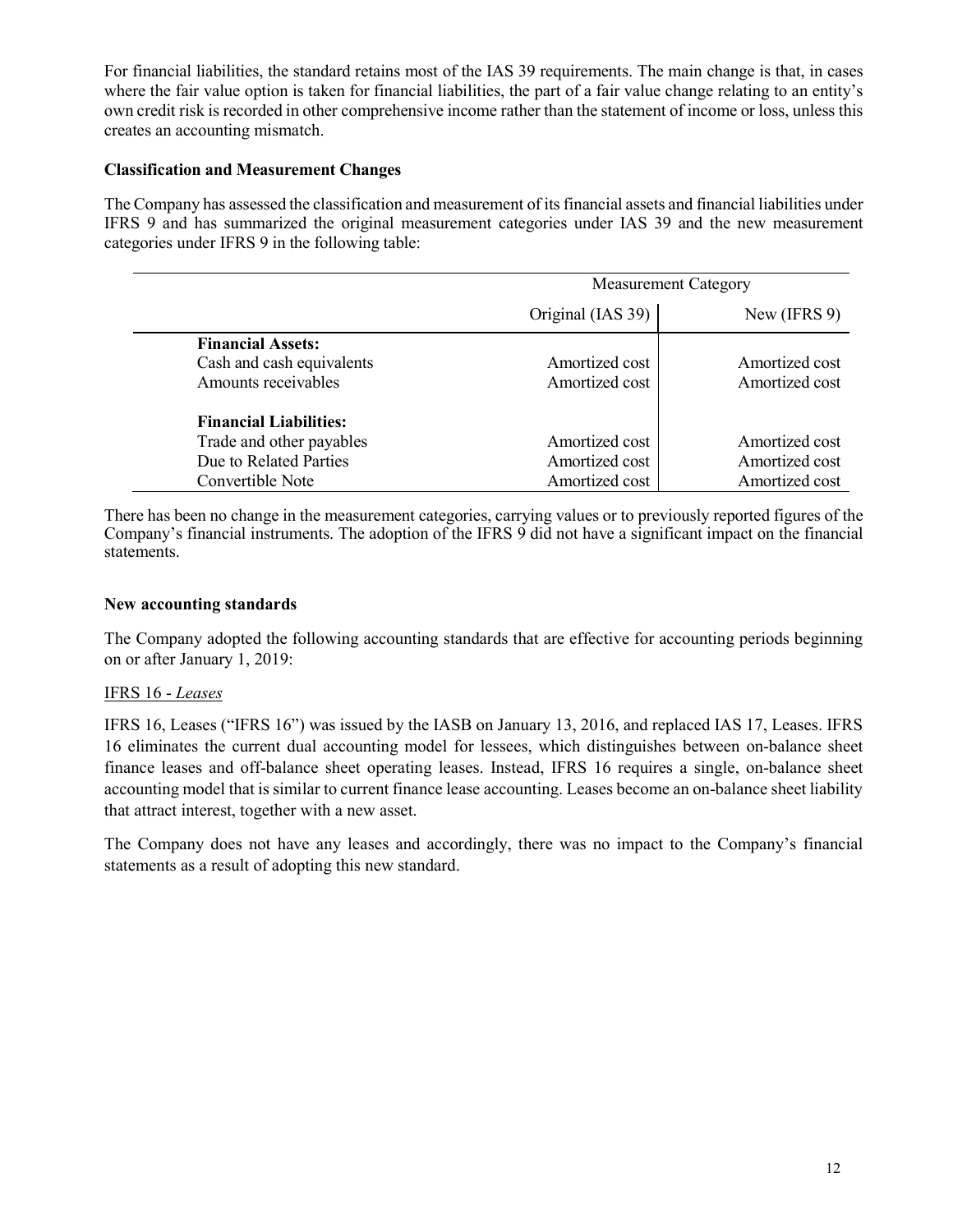# FINANCIAL AND OTHER INSTRUMENTS

## Fair Value

The fair value of the Company's accounts receivable, and trade and other payables, approximate carrying value, which is the amount recorded on the consolidated statement of financial position. The fair value of the Company's investment, carried at amortized cannot be determined as there is no fixed terms of repayment. The Company's other financial instruments, cash and cash equivalents, and short-term investment, under the fair value hierarchy are based on level one quoted prices in active markets for identical assets or liabilities.

The following table provides an analysis of the Company's financial instruments that are measured subsequent to initial recognition at fair value, grouped into Level 1 to 3 based on the degree to which the inputs used to determine the fair value are observable.

- Level 1 fair value measurements are those derived from quoted prices in active markets for identical assets or liabilities.
- Level 2 fair value measurements are those derived from inputs other than quoted prices included within Level 1, that are observable either directly or indirectly.

Level 3 fair value measurements are those derived from valuation techniques that include inputs that are not based on observable market data. As at April 30, 2019, the Company does not have any Level 3 financial instruments.

## Management of financial risks

The financial risk arising from the Company's operations are credit risk, liquidity risk, interest rate risk, currency risk and commodity price risk. These risks arise from the normal course of operations and all transactions undertaken are to support the Company's ability to continue as a going concern. The risks associated with these financial instruments and the policies on how to mitigate these risks were set out in the "Risks and Uncertainties" section on page 10. Management manages and monitors these exposures to ensure appropriate measures are implemented on a timely and effective manner.

Unless otherwise noted, it is management's opinion that the Company is not exposed to significant interest or commodity risk arising from these financial instruments.

## **DIRECTORS**

Certain directors of the Company are also directors, officers and/or shareholders of other companies that are similarly engaged in the business of acquiring, developing and exploring natural resource properties. Such associations may give rise to conflicts of interest from time to time. The directors of the Company are required to act in good faith with a view to the best interests of the Company and to disclose any interest they may have in any project opportunity of the Company. If a conflict of interest arises at a meeting of the board of directors, any director in a conflict will disclose his/her interest and abstain from voting in the matter(s). In determining whether or not the Company will participate in any project or opportunity, the directors will primarily consider the degree of risk to which the Company may be exposed and its financial position at the time.

## **OUTLOOK**

The Company's primary focus for the foreseeable future will be ongoing on the evaluation of possible projects related to acquire and development activities in oil and gas properties.